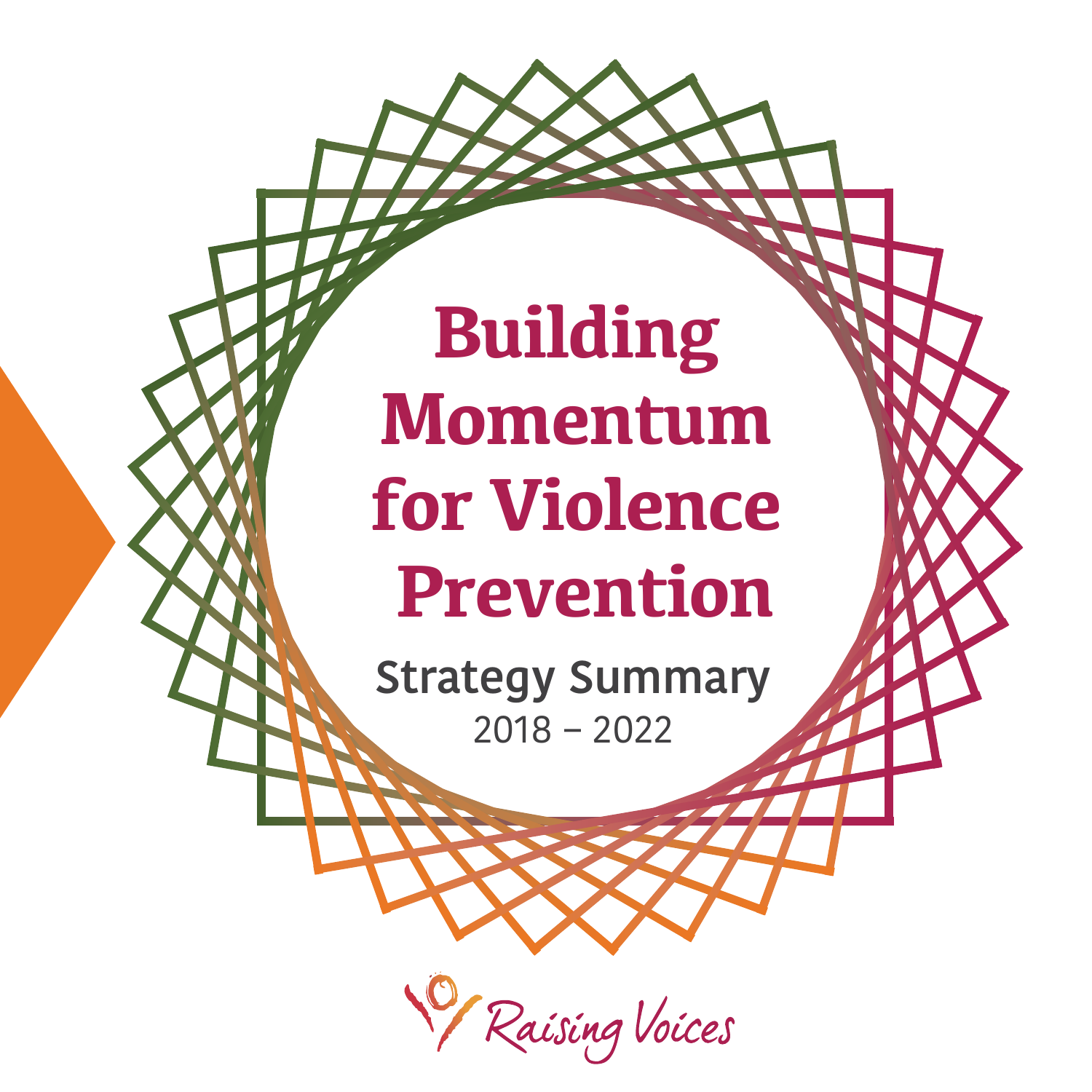# **Building a strong foundation**

From a modest beginning almost **20 years ago,** Raising Voices has created...

- A passionate team of 35 activists working within  $\cdot$ a teminist organizational culture
- A credible voice of experience in the fields of violence against women and children prevention
- Two ground-breaking, evidence-based pr e v e ntion meth odologie s
- A cadre of committed partners in sub Saharan Afri c a a n d beyon d
- $\bullet$  A learning culture that pushes us to remain curious a n d a ccoun tabl e
- $\bullet$  Deep connections with communities and orga nizatio n s
- A dedicated group of core funders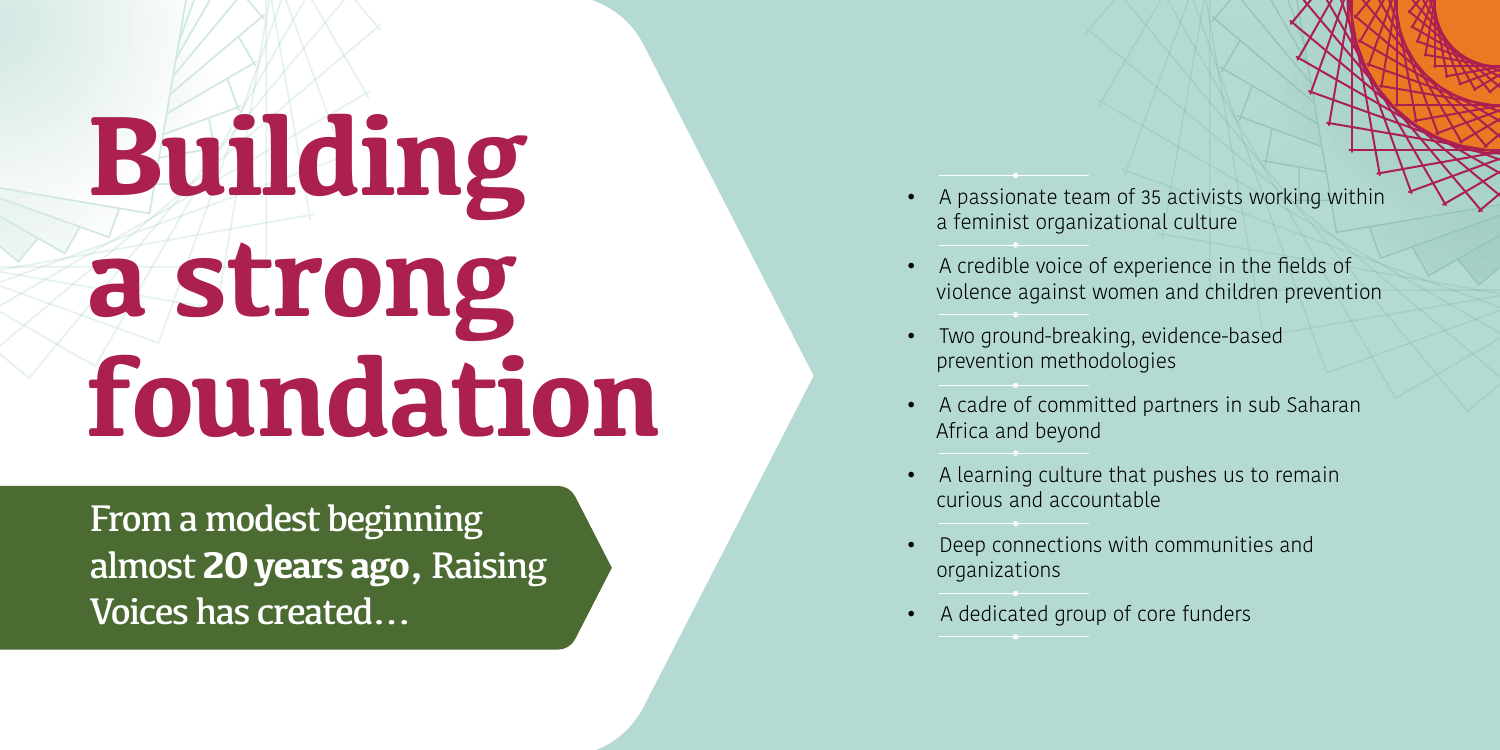**The current state of play in the fields of preventing violence against women and children** 

violence prevention on **national** and **global** agendas

**+**

strong **women's rights organizations** and **activists**

**emerging understanding** of what it takes to prevent violence against women and children

**evidence** that violence is preventable

**shrinking space** and funding for feminist programming

**-**

a development paradigm that favors INGOs and **technical, apolitical**, approaches

**undervaluing** of **practice-based** learning

emphasis on **replication** and **scale** at times without innovation or the principles of quality programming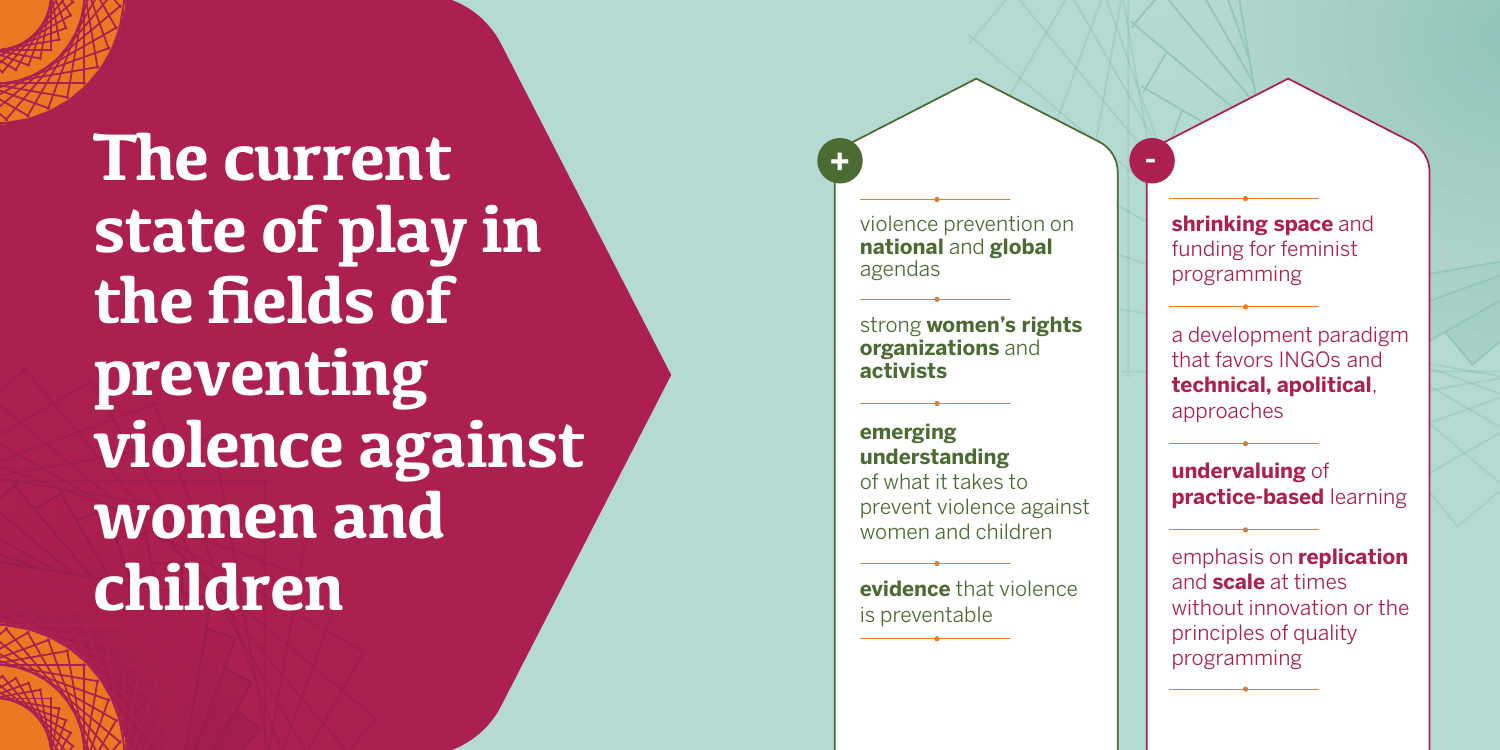### **WORK 2018–2022 OUR**



For detailed descriptions of our programs visit www.raisingvoices.org/about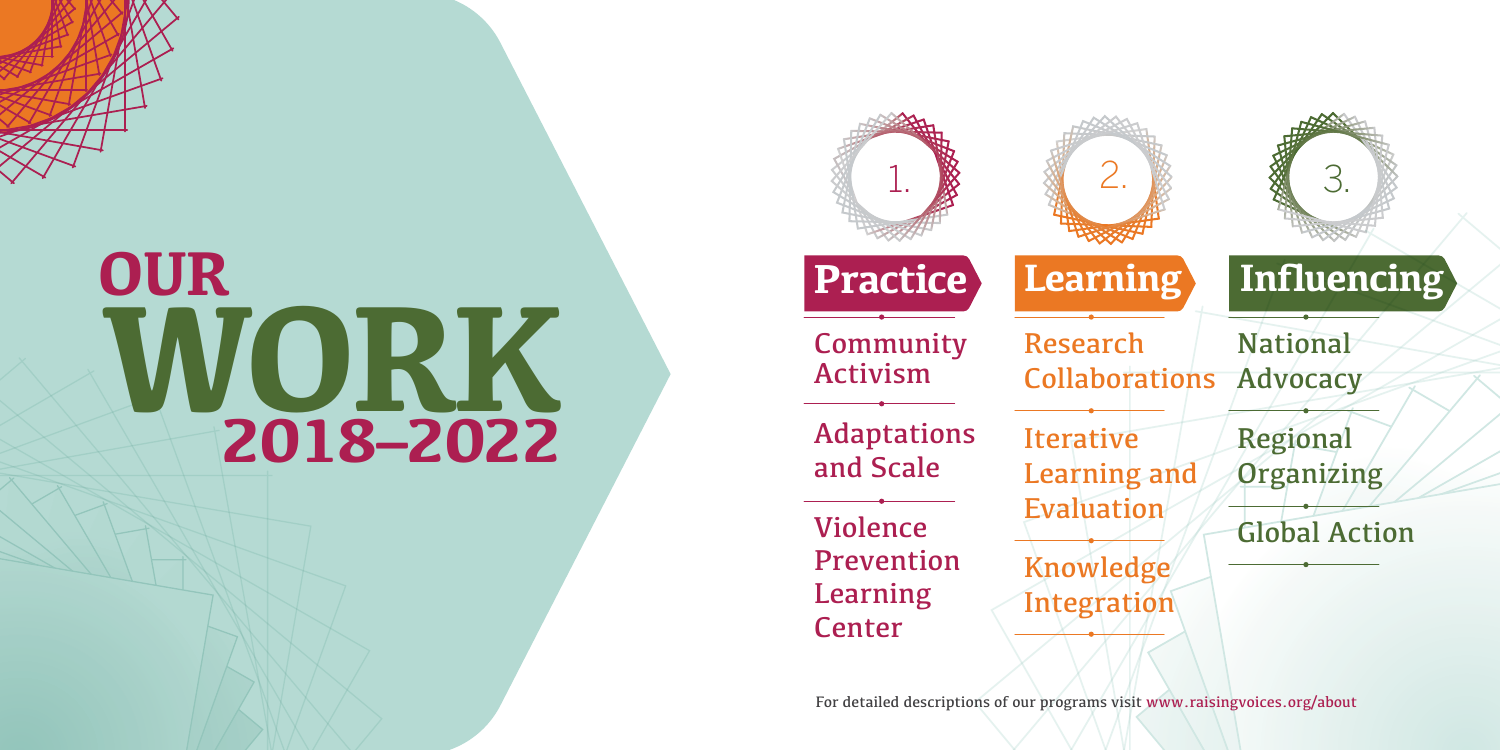### **Practice** 1.

**Implementing, inspiring** and **strengthening activism** to prevent violence against women and children

### **COMMUNITY** ACTIVISM

- **VAC Prevention Centers:** supporting 10 community based organizations (CBOs) across Uganda preventing and responding to violence against children
- **Ideas for Innovation:** experimenting and piloting to create new approaches to prevent violence
- **Urgent Action Fund:** providing emergency assistance to women and children in Uganda in critical need

### ADAPTATIONS AND SCALE

- **Going to Scale:** supporting *SASA!* and the *Good School Toolkit* to expand to new communities and contexts
- **Revising and Adapting Methodologies:** evolving and enhancing Raising Voices' evidence-based methodologies for diverse settings and delivery modalities

### VIOLENCE PREVENTION LEARNING CENTER (VPLC)

- **Partnerships:** creative training and technical assistance to organizations using Raising Voices' methodologies
- **Regional** *SASA!* **Learning Centers:** working with organizations to run decentralized *SASA!* training courses and provide technical assistance

### KEY RESULTS

**10 VAC Prevention** Centers operational in Uganda

Good School Toolkit used in an estimated **1000 schools** in Uganda

Ministry of Education and Sports supporting **national roll out** of GST

**VAC prevention dialogues**  sustained in 1000 communities in Uganda

A vibrant VPLC hosting at least **40 learning events** 

At least **5 comprehensive adaptations** of *SASA!* completed; GST adapted for secondary schools

*SASA!* and the Good School Toolkit **revised** and **re-published**

*SASA!* used in at least **500 communities globally** 

2 regional *SASA!* **Learning Centers** operational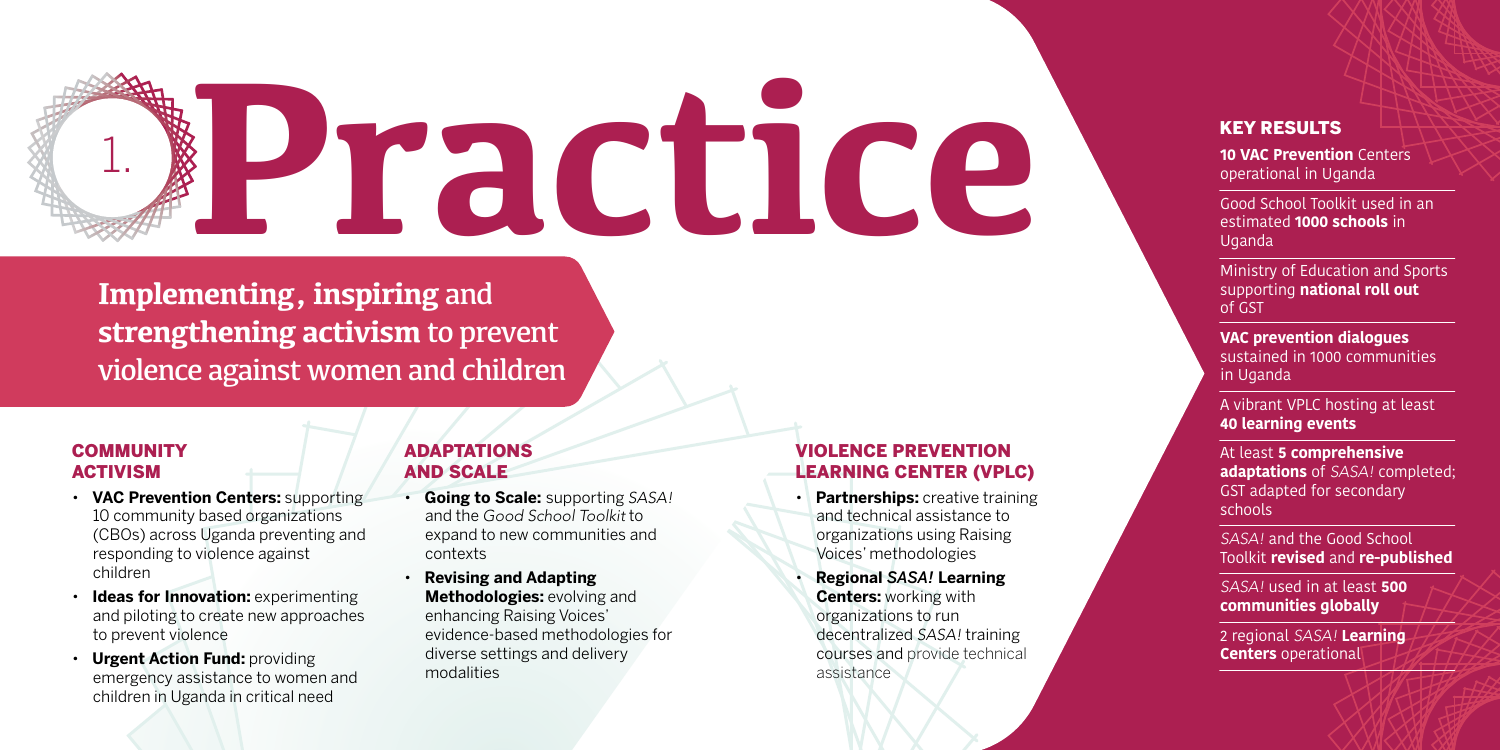## **Learning** 2. **KEY RESULTS**

Nurturing and sustaining a **culture of reflection,**  synthesis and action that generates **practice-based** knowledge and expands the **global understanding** of how to prevent violence

### **RESEARCH COLLABORATIONS**

- **Experimental Studies:** assessing the impact of adapted versions of *SASA!* and GST for new communities and contexts
- **Implementation Research: studies** focused on feasibility and practical applications of Raising Voices methodologies
- **Longer-term Impact:** investigating *SASA!* and GST's sustainability and influence on life trajectories

### **ITERATIVE LEARNING AND EVALUATION**

- **Learning Frameworks:** organizationwide tracking system to qualitatively and quantitatively monitor progress and explore the resonance of our work
- **Program Learning Initiatives:** in-depth assessments of programming in progress as well as key questions with implications for the entire organization
- **Consolidation and Documentation:**  contributing quality, practice-based learning publications and materials to the field

### **KNOWLEDGE INTEGRATION**

- **Deepening Reflection: staff** processes and retreats to promote integration of learning and study results
- **Learning Circles:** curated staff development and skill building around cross cutting themes (e.g., violence and mental health)
- **Structural Support:** platforms to enhance individual and organizational learning (learning plans, cloud-based server and file sharing, etc.)

At least **3 collaborations** with external research institutions

At least **3 tools developed** to guide future adaptions and scale-up of *SASA!*

Complete at least **3 studies assessing** adaptations or long-term impact of *SASA!* and GST

**Publish at least 8 articles** in academic journals, **4 Learning Papers,** and **8 Creating Change Briefs**

Invest in at least **5 Program Learning Initiatives** 

Complete **1 Learning Circle** each year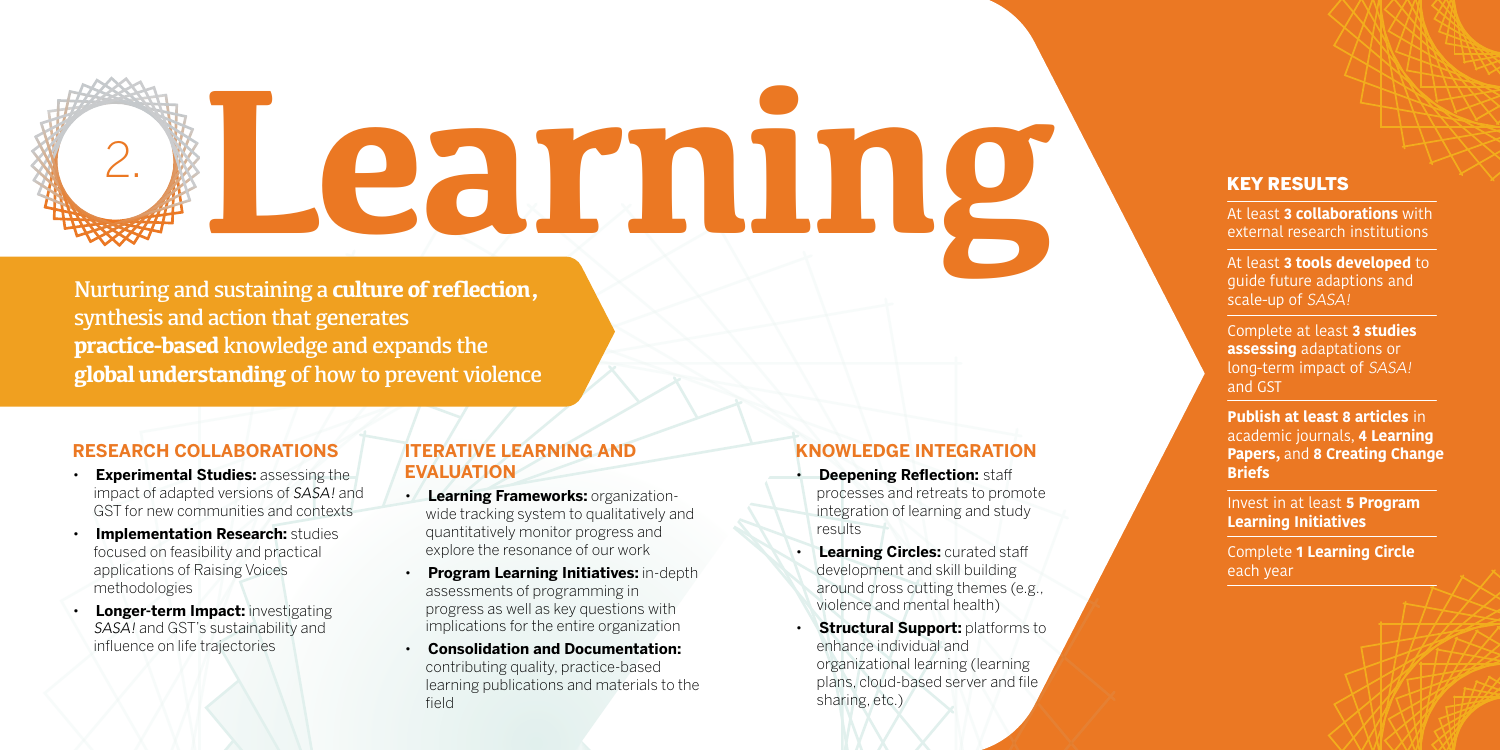

Leveraging our practice and learning to **shape** and promote effective, **politicized**  violence against women and children prevention **efforts**

### **NATIONAL ADVOCACY**

- **Systems Building in Uganda:**  supporting institutional capacity to integrate the *Good School Toolkit*
- • **National Dialogue on VAC:** challenging and changing perceptions through mass media and community-based efforts
- **Advocacy Forums and Coalitions:** playing an active and grounded role within Uganda civil society

### **REGIONAL ORGANIZING WITH THE GBV PREVENTION NETWORK**

- **Engage Member Organizations:** using Network methodologies (e.g., *Get Moving!*, *In Her Shoes*) to strengthen a feminist analysis
- **Inspire Individual Members:** nurturing a spirit of activism and solidarity through social media, Sister-to-Sister, Rethink and Reenergize processes, etc.
- **Collective Action and Movement Building:** fostering cross national and regional connections and action through campaigns, advocacy and skill building

### **GLOBAL ACTION**

- **Collective Activism: leadership and** co-facilitation of strategic initiatives such as Communities for Understanding Scale-up (CUSP), Coalition for Feminists for Social Change (COFEM), the Prevention Collaborative, etc.
- **Disseminating Ideas: elevating** practice-based learning through publications, events, reviews and advisory committees
- **Strategic Engagements:** shaping conceptualization and implementation of funding, policy and program design

**Active involvement** in at least 5 coalitions or working groups

**5 annual processes** with GBV Prevention Network members

**20% increase** in active members of the GBV Prevention Network

**Leadership** and **active**  participation in global advocacy groups and spaces

**Increased visibility** of Raising Voices ideas in policy documents

At least **10 publications**, **events** and processes led by Raising Voices annually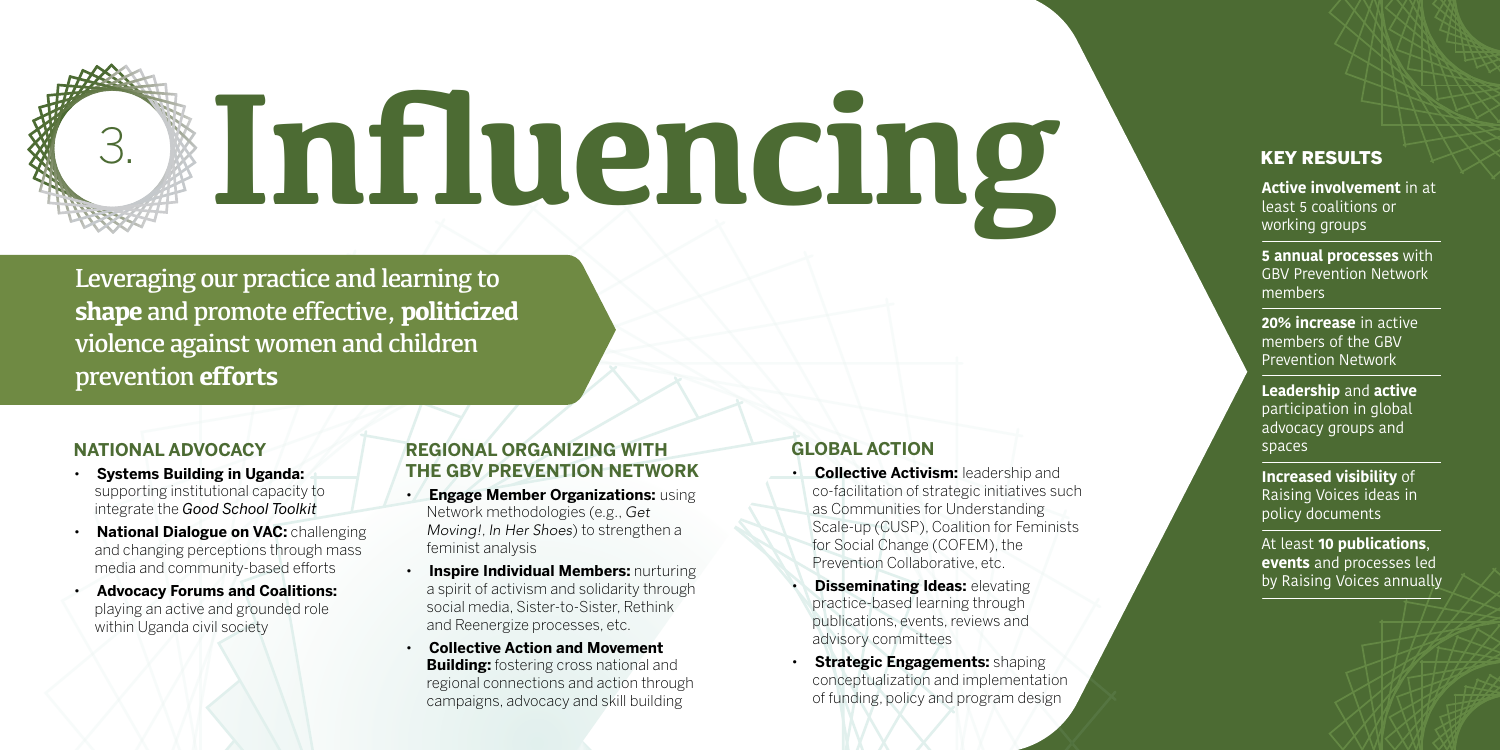# **For us, this work is a calling…**

at our core, **we are activists** who combine **passion and pragmatism.**  Grounded in Uganda with global reach, Raising Voices is perfectly placed to create, connect and **change realities with women and children.**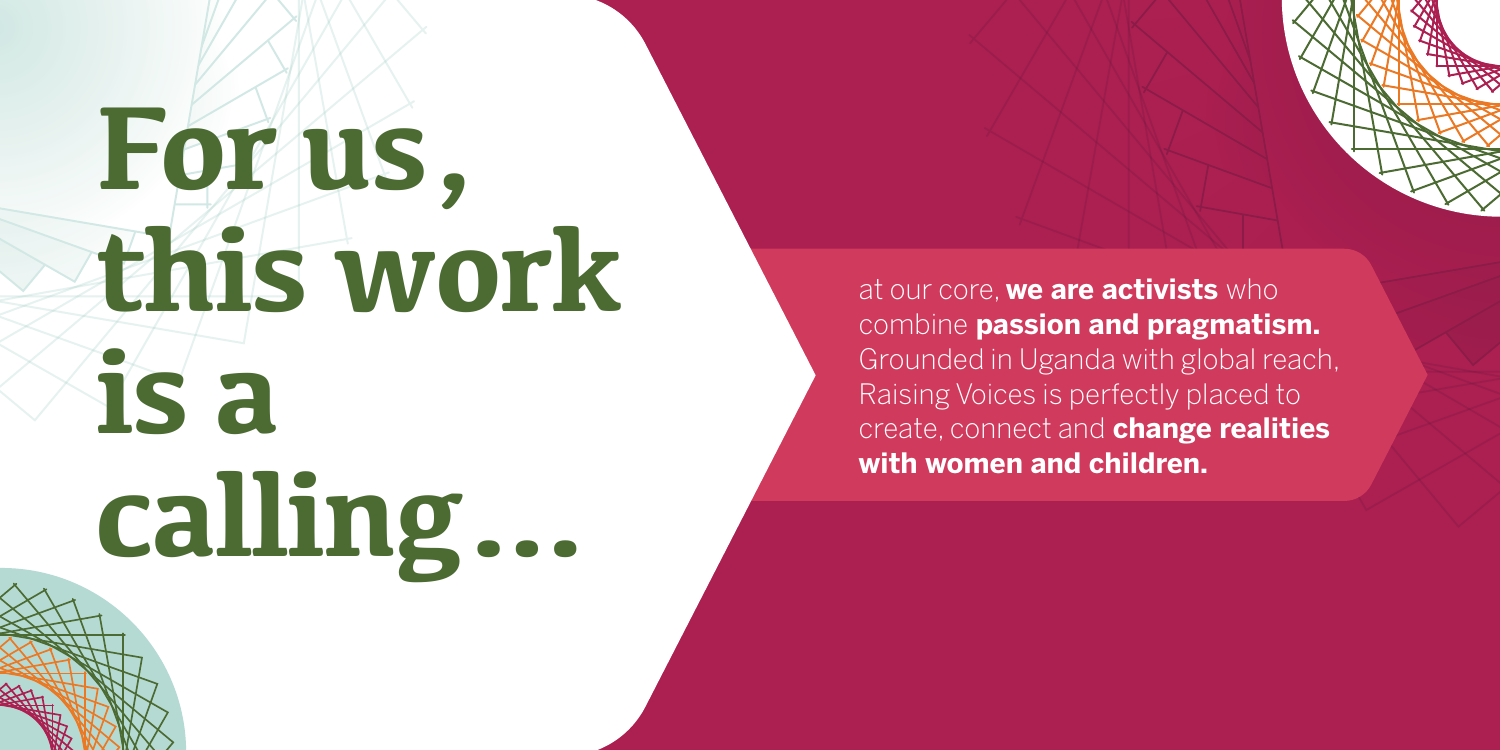### **Planning & Accountability**

Annual workplan and operational budget based on Raising Voices strategy

**Ouarterly** tracking and review meetings by team

Monthly, quarterly and annual financial management reports

Annual organizational Annual staff entitled and original

appraisals (with 360 reviews every two years) internal audit

Annual

Biannual

Report **External** audit

# **Our Values**

Recople first . Challenging injustice.

P Raising Voices

**h** d**usplements** 

 $\omega_{\! \nu}$ 

ilti y • **R**

**gi**

**orou s**

ო  $\mathbf{\Xi}$ d

**agile**

**•**

activis m

•

**Del bi**

**erate yl**

euolizas-laivi